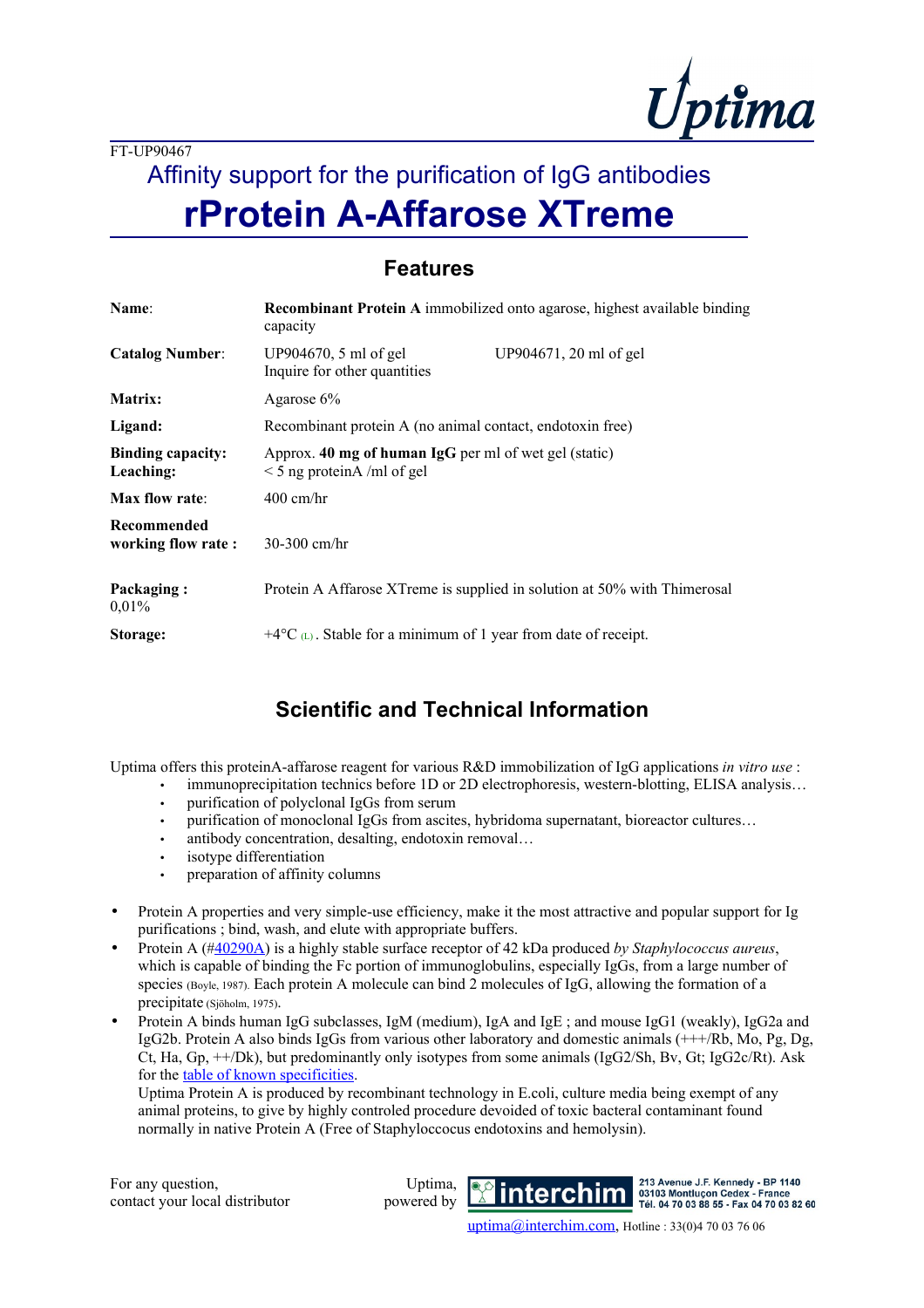

- The gel is a 6% crosslinked and modified agarose optimized for affinity purification thanks to its hydrophilicity and flow properties.
- rProteinA is covalently link to agarose, (3.5mg/ml). The capacity of IgG binding is >30mg of human IgG per ml of wet gel. Note : capacity may differ from isotype to isotype, from species to species, and depends also on binding/elution conditions. Uptima recommends the use from pH 3 to pH 10 (pH :2-11 for cleaning). The covalent coupling is very stable, ensuring minimal leaching of ligand (<5ng/ml, measured by ELISA), and excellent stability (keep >95% binding capacity over 32 runs). Cleaning in place may be performed with NaOH (>85% binding capacity over 100 cycles). Protein A resist to 6 M guanidin HCl, 8 M Urea, and 2 M sodium thiocyanate. However, the support is sensitive to oxidative agents and high temperatures.
- The gel can be used in batch, in packed columns, or in immunoprecipitations devices. Batch is convenient for analytical separations (immunoprecipitation) from different and complex samples, while columns are preferred for repeated uses. It suits to GMP productions that require harsh treatment e.g. peroxyacetic acid.

|                       | Protein A binding immunoglobulin                         |                                  |                                 |  |
|-----------------------|----------------------------------------------------------|----------------------------------|---------------------------------|--|
| <b>Species of Igs</b> | $++$ strong<br>++ medium                                 | + weak<br>+- contradictory datas | ? not available<br>- no binding |  |
| Human                 | $++/$ IgG (IgG1, IgG2, IgG4)<br>$++/$ IgM, IgE, IgD, IgA |                                  | IG3                             |  |
| Mouse                 | $++$ / IgG (, IgG2a,<br>$++$ / IgG2b, IgG3),             | IgG1, IgM                        |                                 |  |
| Rat                   |                                                          | IgG2c, IgM                       | $IgG1$ , $IgG2a$ , $IgG2b$      |  |
| Rabbit                | $++$ / $IgG$                                             |                                  |                                 |  |
| Pig                   | $++$ / IgG                                               |                                  |                                 |  |
| Guinea Pig            | IgG                                                      |                                  | $?$ / IgG                       |  |
| Hamster               |                                                          | IgG                              | $?$ / IgG                       |  |
| Goat                  |                                                          |                                  | $-$ / IgG (IgG1, IgG2)          |  |
| Sheep                 |                                                          | $+$                              | $-$ / IgG (IgG1, IgG2)          |  |
| Bovine / Cow          |                                                          | IgG                              | $-$ / IgG (IgG1, IgG2)          |  |
| Chicken               |                                                          |                                  | $- / \lg Y$                     |  |
| Human Fab             |                                                          | $^{+}$                           |                                 |  |
| Human $F(ab')2$       |                                                          | $^{+}$                           |                                 |  |
| Human scFv            |                                                          | $^{+}$                           |                                 |  |
| Human Fc              | $^{++}$                                                  |                                  |                                 |  |
| Human $\kappa$        |                                                          |                                  |                                 |  |
| Human $\lambda$       |                                                          |                                  |                                 |  |

### **Directions for use**

#### **Guidelines for buffers**

(see below for example of buffers to use in serum, ascite or supernatant purification)

| Binding Buffer:     | Moderatly alcaline buffers (pH 7.5-9). PBS functions adequately for IgG.                                                                                      |
|---------------------|---------------------------------------------------------------------------------------------------------------------------------------------------------------|
| Elution Buffer:     | Low pH buffers are generally required for antibody elution. Human IgG's<br>generally require lower pH buffers for elution compared to other species. Examples |
|                     | are:<br>Murine $IgG - 0.1M$ Sodium Citrate (pH 3.0)<br>Human IgG $-0.2M$ Glycine (pH 2.0)                                                                     |
| Neutralizing Buffer | Sensitive antibodies may require the elution pool be neutralized after exposure to low<br>$pH - 1M$ Tris-HCl ( $pH$ 8.5).                                     |

Uptima, powered by



213 Avenue J.F. Kennedy - BP 1140 03103 Montluçon Cedex - France<br>Tél. 04 70 03 88 55 - Fax 04 70 03 82 60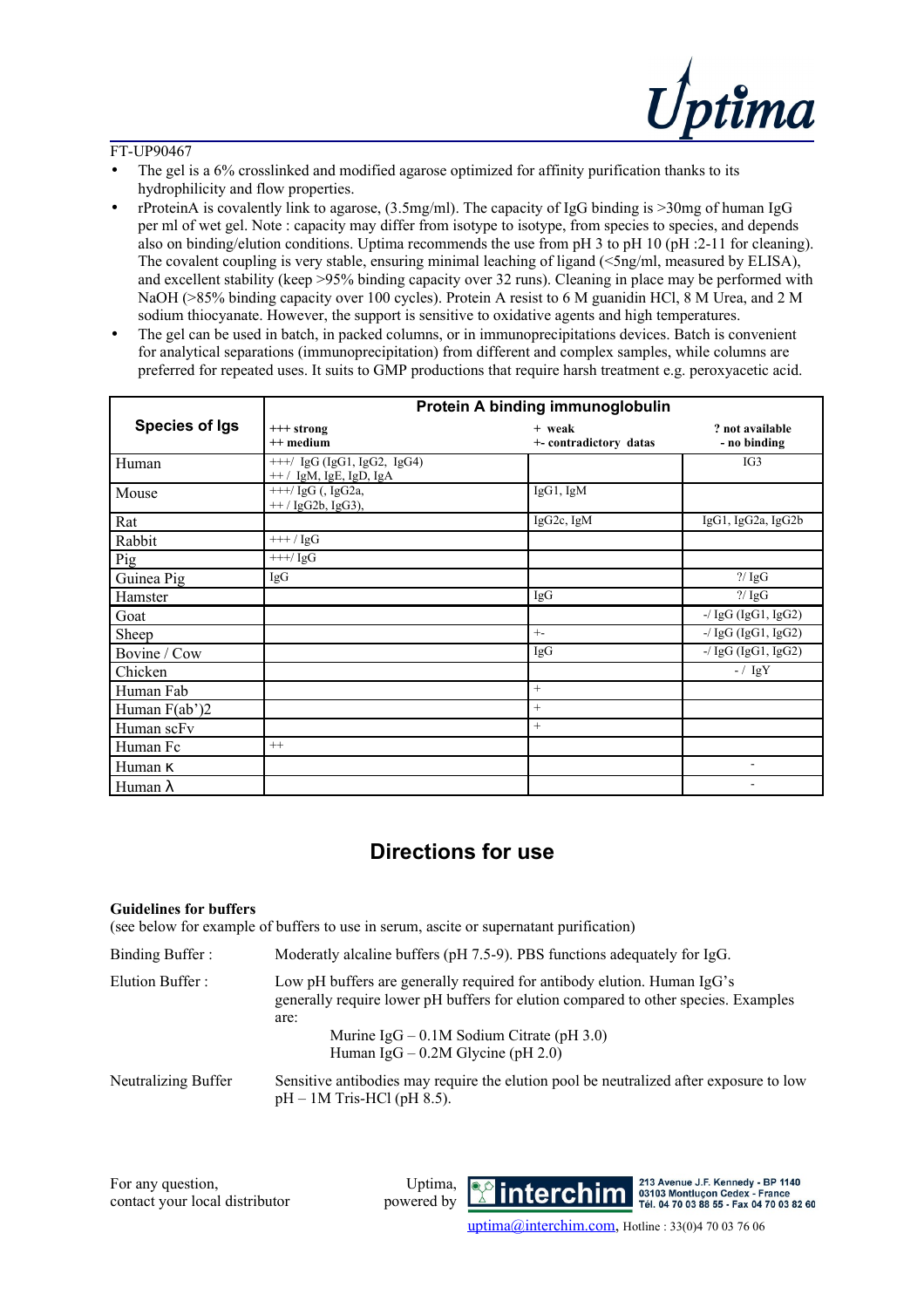

#### **Guidelines for purification and immunoprecipitation**

The sample from which you want to purify IgG, may be serum, ascite, hybridoma culture supernatant, or other biological fluids.

Attention should be payed to remove insolubles by 0.45 µm filtration just before purification.

Buffer exchange may be needed (dilution 1/1 with binding buffer).

Extracts may have been obtained with a formulation like 150-500 mM NaCl, 20 mM phosphate, SDS, 0.1-1% Nonidet 40, 0.1-1 % DOC, and protease inhibitors.

In batch procedure, antibody binding is slightly more favorable, but gel washing is less efficient and eluted antibodies are recovered more diluted with lower yields. The gel can be sedimented under <1000g centrifugation, and supernatant removed.

Column purification requires a column with  $20\mu m$  frits. Use a peristaltic pump or a FPLC system with suitable tubes and fittings to speed up the procedure (ask Uptima).

#### **Protocol for IgG purification from serum**

- Equilibrate the Protein A with 10 volumes of Binding Buffer.
- Centrifugate the serum 10 000g for 10 min ; filtrate on 0.45µm. It may be necessary to first delipidated (cf paragraph "delipidation protocol"). Dilute the sample 1:1 in Binding Buffer.
- Incubate ProteinA-affarose with 0.45µm filtrated serum, 4 hours under constant agitation (batch) or under circulation (column) at room temperature. Notes : to achieve higher yields longer incubation time is necessary, but lower affinity antibodies could be purified. For sensitive antibodies, incubation may be performed overnight at +4°C.
- Wash the gel with Binding Buffer. Wash until unbound molecules are completely removed (monitor optical absorbance, until OD280nm <0.05).
- Elute bound antibodies from the gel with IgG Elution Buffer 2 (or citric or Acetic acid 0.1 M pH 3) under constant circulation. Eluted fractions should be neutralized rapidly with IgG Neutralizing Buffer UPQ99543 (or with Tris 1M pH9.0) to prevent the degradation of the purified antibodies. Also ask for our mild IgG elution buffer #UP38591.
- The purified fraction could be desalted by dialysis or other means (ask Uptima CelluSep and FastDialyser), and analysed as desired.
- Equilibrate the column with PBS. Store protein A affarose in PBS  $+ 20\%$  ethanol at  $+4\degree$ C.

#### **Uptima recommends the following buffer :**

| 1.5M glycine, 3M NaCl, pH9                            |
|-------------------------------------------------------|
| $0.1M$ sodium citrate buffer pH5.5                    |
| 0.2M citrate buffer pH2.5 (or 0.1M Citric Acid pH3.0) |
| $1.0 M$ Tris-HCl, pH $9.0$                            |
|                                                       |

#### **Protocol for IgG purification from ascite and supernatant**

- Equilibrate the Protein A with 10 volumes of Binding Buffer.
- Centrifuge the ascite 10 000 g for 10 min. Filtrate the ascite or supernatant on  $0.45 \mu m$ . It may be necessary to first delipidated the ascite (cf paragraph "delipidation protocol"). Dilute the sample 1:1 in Binding Buffer.
- Incubate ProteinA-affarose with 0.45µm filtrated sample, 4 hours under constant agitation (batch) or under circulation (column) at room temperature. Notes : to achieve higher yields longer incubation time is necessary, but lower affinity antibodies could be purified. For sensitive antibodies, incubation may be performed overnight at +4°C.

For any question, contact your local distributor

Uptima, powered by



213 Avenue J.F. Kennedy - BP 1140 03103 Montlucon Cedex **France** Tél. 04 70 03 88 55 - Fax 04 70 03 82 60